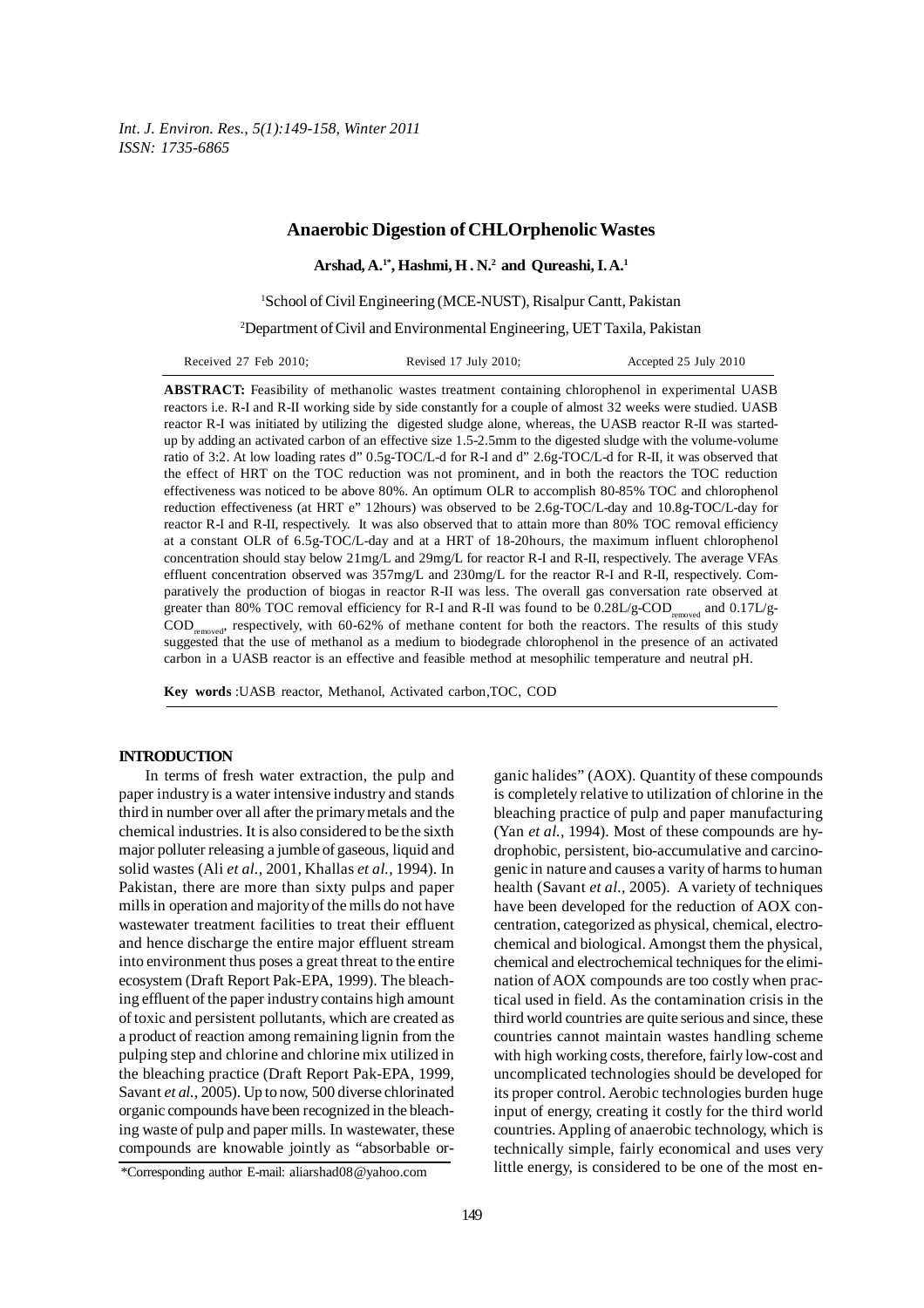couraging choice for the treatment of different industrial effluents along with the pulp and paper industrial wastes (Lettinga et al. 1980, Bhatti et al. 1996, Mtethiwa *et al.,* 2008). The employing of anaerobic treatment in pulp and paper industry initiated in early seventies (Savant 2005). The initial anaerobic digestion process launched was anaerobic lagoon. Contact reactor and upflow anaerobic sludge blanket reactor (UASB) technology was started nearly in eighties. Nowadays, above 50 complete anaerobic treatment systems, treating pulp and paper mills waste matter are working in the world (Bajpai, 2000). Recently the implementation of anaerobic processes for wastewater handling has received a rising interest since they stand as a substitute economical approach for the elimination of a variety of contaminants. Anaerobic processes have turned into extensively recognized treatment systems after the information added in the functioning of numerous anaerobic systems in the world (Schellinkhout, 1993). The best choice in anaerobic digestion is the UASB reactor, which perform as a compact structure for the treatment of high strength sewage. Complete UASB reactors are functioning now in various parts of the world like Japan, India, Colombia, Brazil etc. for the handling of multiple type of wastes material (Driessen *et al.,* 1994, Vieira *et al.,* 1988; Chernicharo 2001, Wiegant *et al.,* 2001). The available informations regarding the use of single-step UASB reactor to biodegrade AOX are very little. A first system introduced was the combination of anaerobic fluidized bed and trickling filter and that system was able to remove 64- 94% of the chlorophenol (Hakulien 1982, Savant 2005). Anaerobic process in arrangement with aerobic treatment, membrane filtration and chemical treatment has been capable to eliminate about 42-65% of AOX (Lee *et al.,* 1993, Hall *et al.,* 1995, Francis *et al.,* 1997, Tezel *et al.,* 2001), while the anaerobic processes unaccompanied was merely able to eliminate 42-45% of AOX at hydraulic retention time of 36hours (Fitzsimons et al. 1990). It was noticed 40-65% elimination of AOX while working on the anaerobic digestion of bleaching effluent of pulp and paper mill Ferguson and Dalentoft (1991). It was concluded from a study that the chlorophenol can be removed up to 60% by using an activated carbon (Daifullah 1998) and as was also observed that by adding an additional source of easily biodegradable substance to UASB reactor, its treatment efficiency for the chlorophenolic wastes could be improved (Scholz *et al.,* 1995), therefore, this work was carried out in order to observe the viability of UASB reactor for the handling of chlorophenolic wastes by means of methanol as an easily biodegradable agent (Bhatti 1995). The key objective of this work was to examine the treatability of UASB reactor of methanolic waste having chlorophenol in the presence

of activated carbon added with the digested sludge during the start-up phase.

### **MATERIAL & METHODOS**

Two UASB reactors, namely R-I and R-II made up of acryl resin material, each of 7.84liters were used in this study. Water jackets were provided to the reactors to maintain their temperature around 32°C. The reactors were also equipped with gas solid separators (GSS) and mixing devices. Both of these reactors were run parallel with same type of waste, under same operating conditions. Methanol and 2-Cholorphenol, diluted with tap water to the desired concentration, were used as the carbon provider in the supply (influent) for both the reactors, R-I and R-II. Methanol to chlorophenol ratio was kept constant at 500:1, throughout the study. Nitrogen and Phosphorous were added to them in the form of  $(NH_4)_2SO_4$  and  $KH_2PO_4$  in accordance with the C:N:P ratio of 350:5:1,  $MgSO_4$ .7H<sub>2</sub>O was added in concentration of 0.1 g/L and the trace nutrients were added at concentrations shown in Table 1.0 to both the reactors (Bhatti *et al.,* 1996, Yaochatchaval *et al.,* 2008).

 **Table 1. Trace nutrients concentration**

| Trace Nutrient                       | Concentration (mg/L) |
|--------------------------------------|----------------------|
| $FeCl3$ .6H2O                        | 49                   |
| CoCl <sub>2</sub> .6H <sub>2</sub> O | 0.3                  |
| ZnSO <sub>4</sub>                    | 0.35                 |
| CaCl <sub>2</sub> .2H <sub>2</sub> O | 0.35                 |
| CuSO <sub>4</sub>                    | 0.09                 |

A seeded sludge was prepared by mixing fully digested sludge obtained from a local wastewater treatment plant and the digested sludge acclimatized with methanolic waste containing chlorophenol in the laboratory for few weeks in the ratio of 5:1 The seeded sludge obtained had mixed-liquid suspended solids (MLSS) content of 76.8g/L and VSS content of 68.2g/ L. This sludge was than added to both the reactors R-I and R-II for their start-up. The R-I was totally filled with this sludge, whereas, for R-II this sludge was further mixed with granular activated carbon in the ratio of 3:2. The effective size of granular activated carbon used was ranging from 1.5-2.5mm.

The UASB reactors were continuously operated for approximately 32 weeks according to the sequence as mentioned in the Table 2.

pH, temperature, influent and effluent total organic carbon (TOC), chemical oxygen demand (COD) and chlorophenol concentration, mixed-liquid suspended solids (MLVSS) of the reactor, effluent volatile fatty acids (VFAs), total gas production and methane content of the gas were monitored regularly; 2-3 times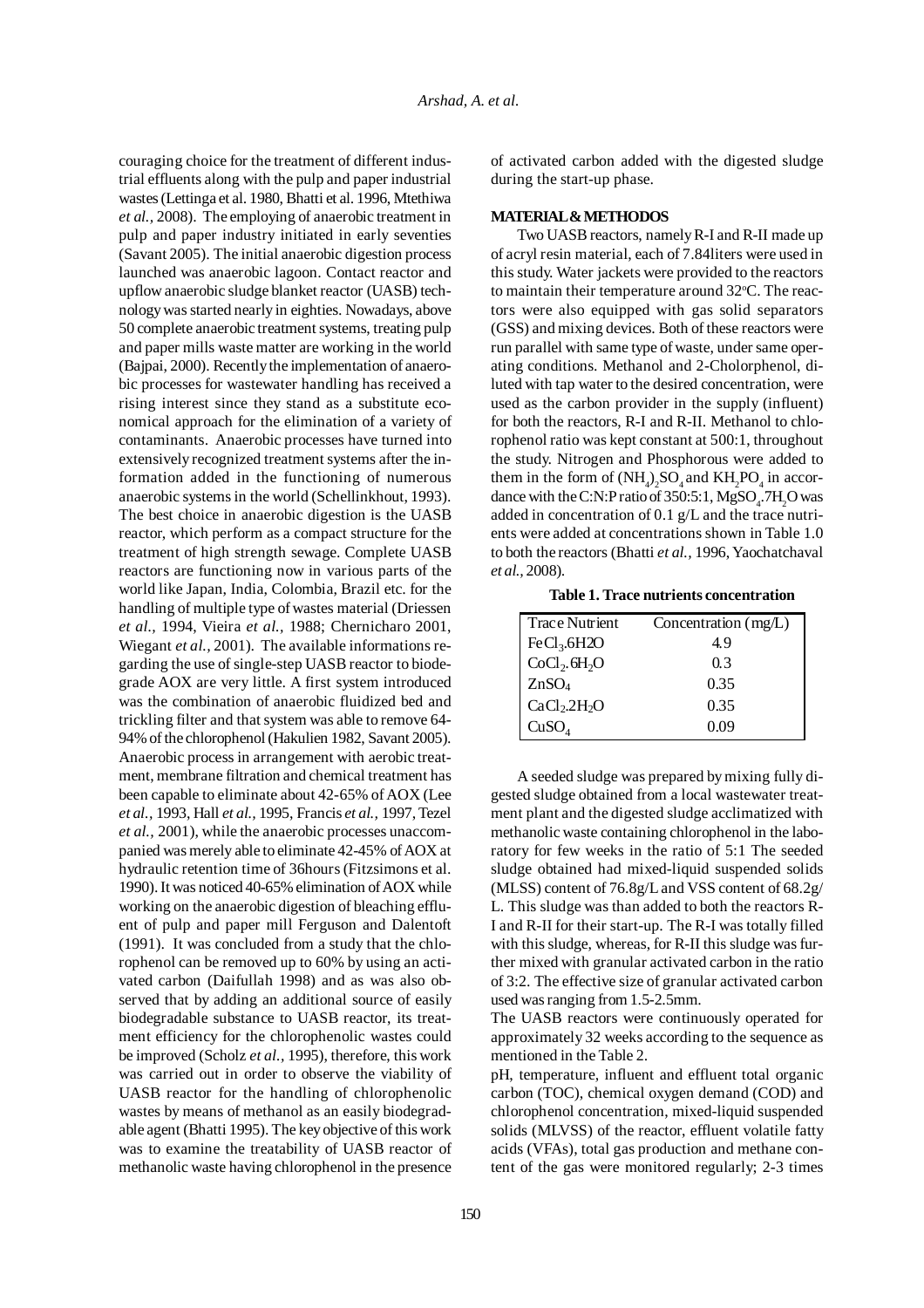| Weeks of<br>operation | <b>Phase of</b><br>st udy | Organic loading rate                                                                          | Major objectives                                                                              |
|-----------------------|---------------------------|-----------------------------------------------------------------------------------------------|-----------------------------------------------------------------------------------------------|
| $01 - 22$             | Phase-I                   | From; $OLR = 0.13g-TOC/L-d$<br>To OLR = $24g$ -TOC/L-d<br>$(HRT: from 48-6.0hrs)$             | Start-up and study on the effects of<br>HRT and OLR                                           |
| $22 - 23$             |                           | Constant OLR $4.5 - 6.5g$ -TOC/L-d<br>HRT: 18 hrs<br>Influent chlorophenol $11mg/L$           | Normalization period                                                                          |
| $24 - 32$             | Phase-II                  | Constant OLR ? 6.50g-TOC/L-d<br>Constant HRT = $18-20$ hrs<br>Chlorophenol conc.: $13-45mg/L$ | Determination of maximum influent<br>chlorophenol concentration for the<br>given OLR and HRT. |

**Table 2. UASB reactors operation strategy**

weekly. TOC was analyzed by Multi N/C 3100 Analytik Jena AG, using "differential method". Gas was collected over a tap water saturated with NaCl. All the analysis was carried out according to the Standard Methods (AWWA 1995).

### **RESULTS & DISCUSSION**

The reactors were operated according to the as per the given guidelines of renowned scientist "Lettinga" (Lettinga *et al.,* 1984). Since, pH is the most important and principle operational parameter of an anaerobic digestion, therefore, an extreme care was taken for its control during the study period. The optimal pH required for acidogenic bacteria is between 5.9 and 6.5, whereas, that for methanogenesis is reported to be above 6.5. Therefore, the pH of the methane bioreactor is usually controlled to set-point within the range of 6.5-7.5 (Bryant, 1979), but the neutral pH is considered to be the most suitable range for the optimum growth of methanogenic bacteria. In addition to this, low bioreactor pH can increase the toxicity or inhibitory characteristics of a number of organic and inorganic inhibitors (Bhatti *et al.,* 1995). Therefore, in this study the pH of the reactors were maintained around neutral by adding an external buffer in the form of 0.03M NaHCO<sub>3</sub> to the feed solution after 3<sup>rd</sup> week of operation when the pH of both the reactors, R-I and R-II dropped drastically to 4.72 and 5.01, respectively. The initial pH of both the reactors was observed to be neutral, 7.0±3.0 during the two weeks of the study. Due to the addition of an external buffer to the reactors, the average pH of the bioreactors observed during the rest of the period was almost neutral.

Temperature of a bioreactor is also an important influencing factor on biomass activity. The temperature optima identified for anaerobic fermentation lies between 30-40°C (Henze et al., 1983). Although, methanogenic bacteria appear to be active at temperature of 8-10°C, but the biomass activities and anaerobic treatment capacities may be significantly reduced at lower temperature (Switzenbaum *et al.,* 1980, Kennedy *et al.,* 1982, Grin *et al.,* 1985). The biomass activity at thermophilic operation at 50-60°C is reported to be generally 25-50% higher than mesophilic temperature (Henze *et al.,* 1983, Zinder, 1998), but there are number of potential problems associated with the thermophilic operations, like low bacterial growth yields and high endogenous death rate (Henze *et al.,* 1983, Buhr *et al.,* 1977), leaving higher residual level of volatile acids (Bryant 1979). Moreover, anaerobic bacteria are most sensitive to rapid alteration in temperature (Henze et al. 1983, Stronach *et al.,* 1986). Therefore, in this study the temperature of the bioreactors were kept constant at about  $32-35$ °C, by using an external heating device.

Both the reactors were started-up simultaneously, running parallel, each with a synthetic wastewater having TOC of 250mg/L, containing 0.5mg/L chlorophenol at a hydraulic retention time (HRT) of 48hours. This corresponds to an organic loading rate (OLR) of 0.13g-TOC/L-d. The TOC and chlorophenol concentrations were increased stepwise in order to avoid the methanolic and chlorophenolic shocks to the reactors.

HRT and OLR are the significant design parameters that decide the capital cost, and set up the engineering and financial viability of a particular method. The connection among HRT and OLR with respect to TOC and chlorophenol elimination competency is illustrated in Fig 1-4 and 5-8, respectively.

These figures are generated from the experimental work conducted during phase I. During the start weeks, at low loading rates  $\leq 0.5$ g-TOC/L-d for R-I and  $\leq 2.6$ g-TOC/L-d for R-II, it was observed that the effect of HRT on the TOC elimination efficiency was not prominent, as in both the reactors the TOC elimination efficiency was noticed to be above 80%. Similarly, at low loading rate, ≤2.6g-TOC/L-d (at HRT ≥12 hrs) the effect of HRT on the chlorophenol removal efficiency was also not marked in reactor R-1. In this range the chlorophenol removal efficiency varied between 80- 85%. But in reactor R-II, the organic loading rate could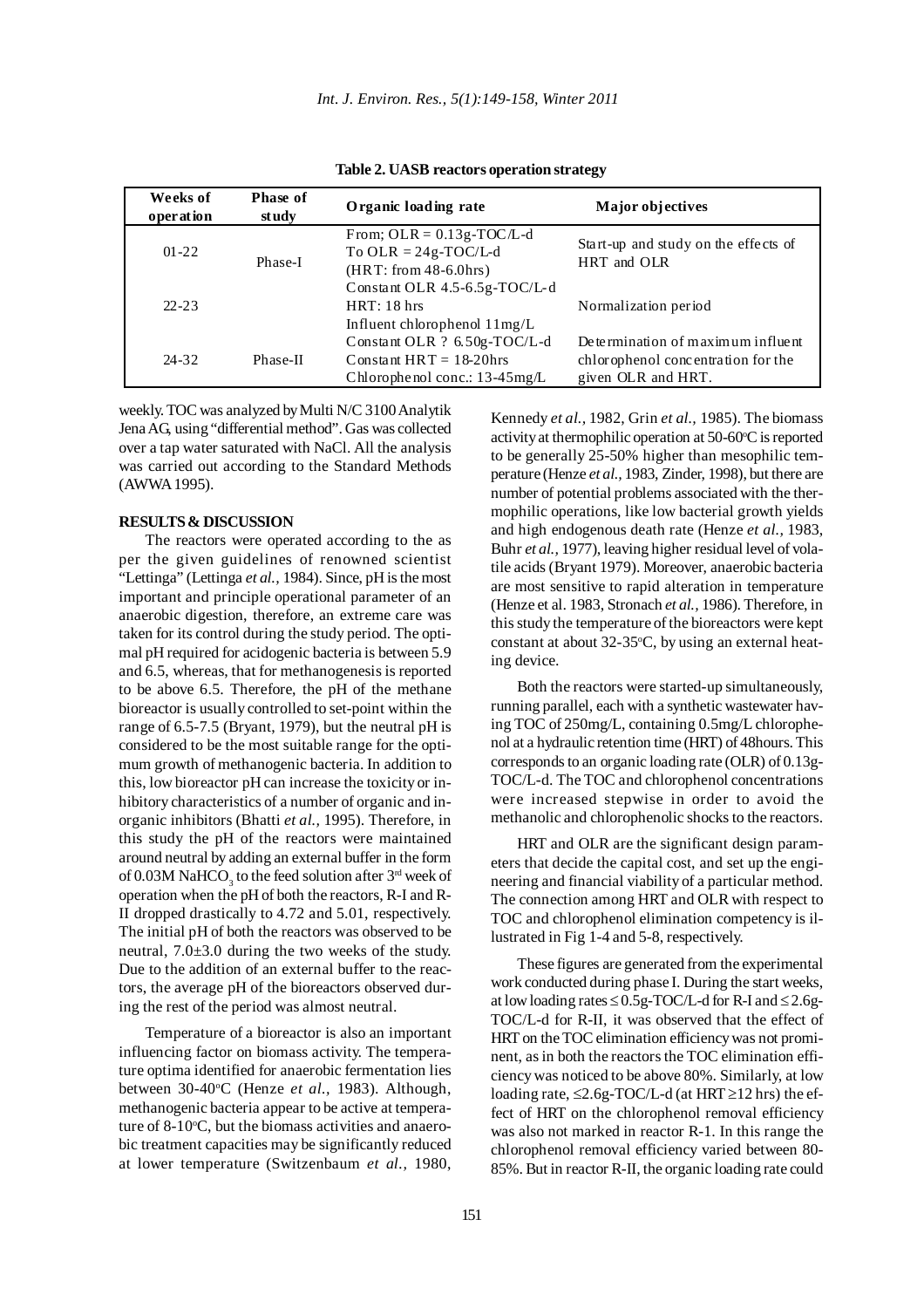

**Fig. 3. Relationship b/w OLR and TOC removal at HRT of 12 hrs**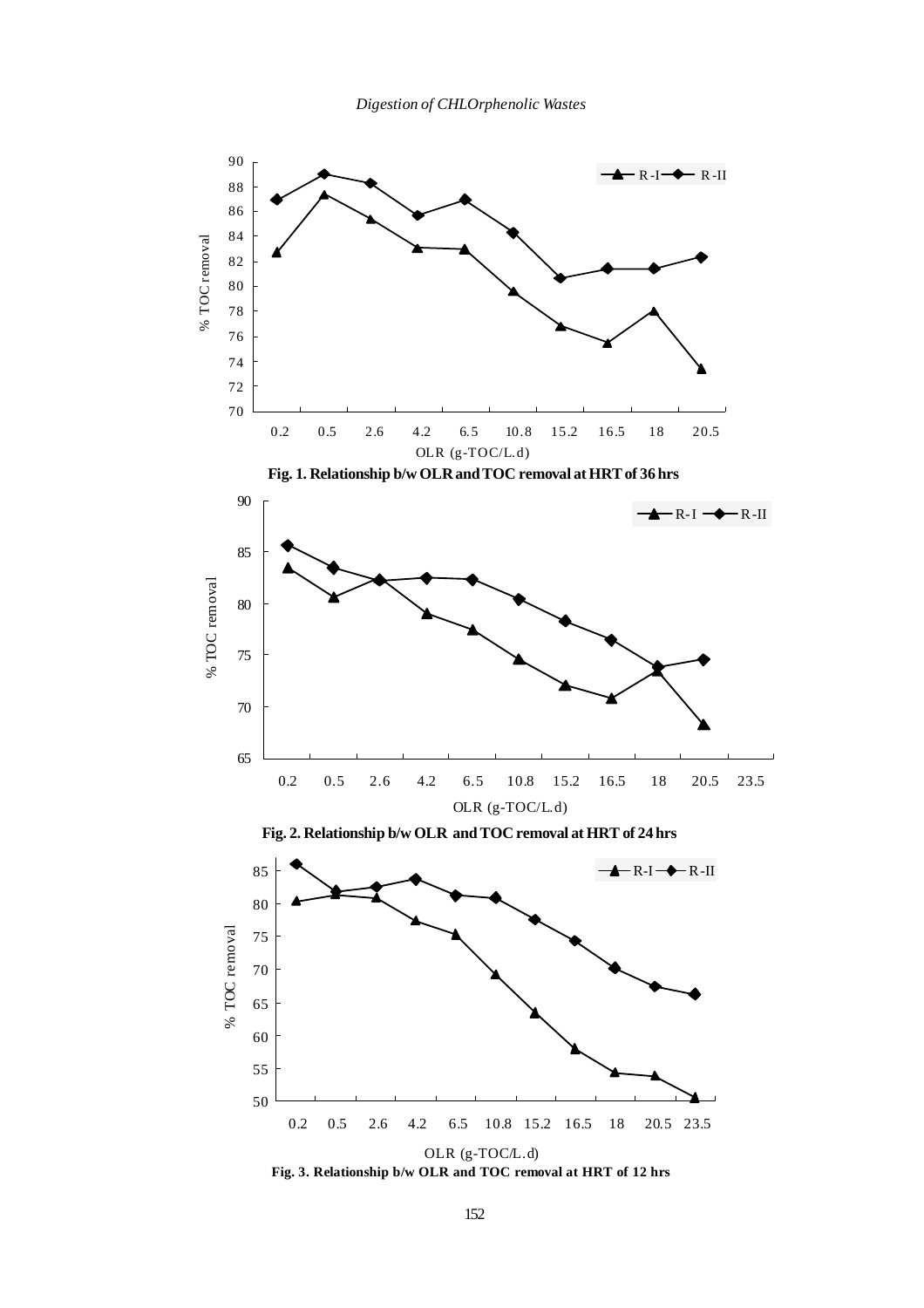

**Fig. 4. Relationship b/w OLR and TOC removal at HRT of 06 hrs**



**Fig. 5. Relationship b/w OLR and Chlorophenol at HRT of 36 hrs**



**Fig. 6. Relationship b/w OLR and Chlorophenol at HRT of 24 hrs**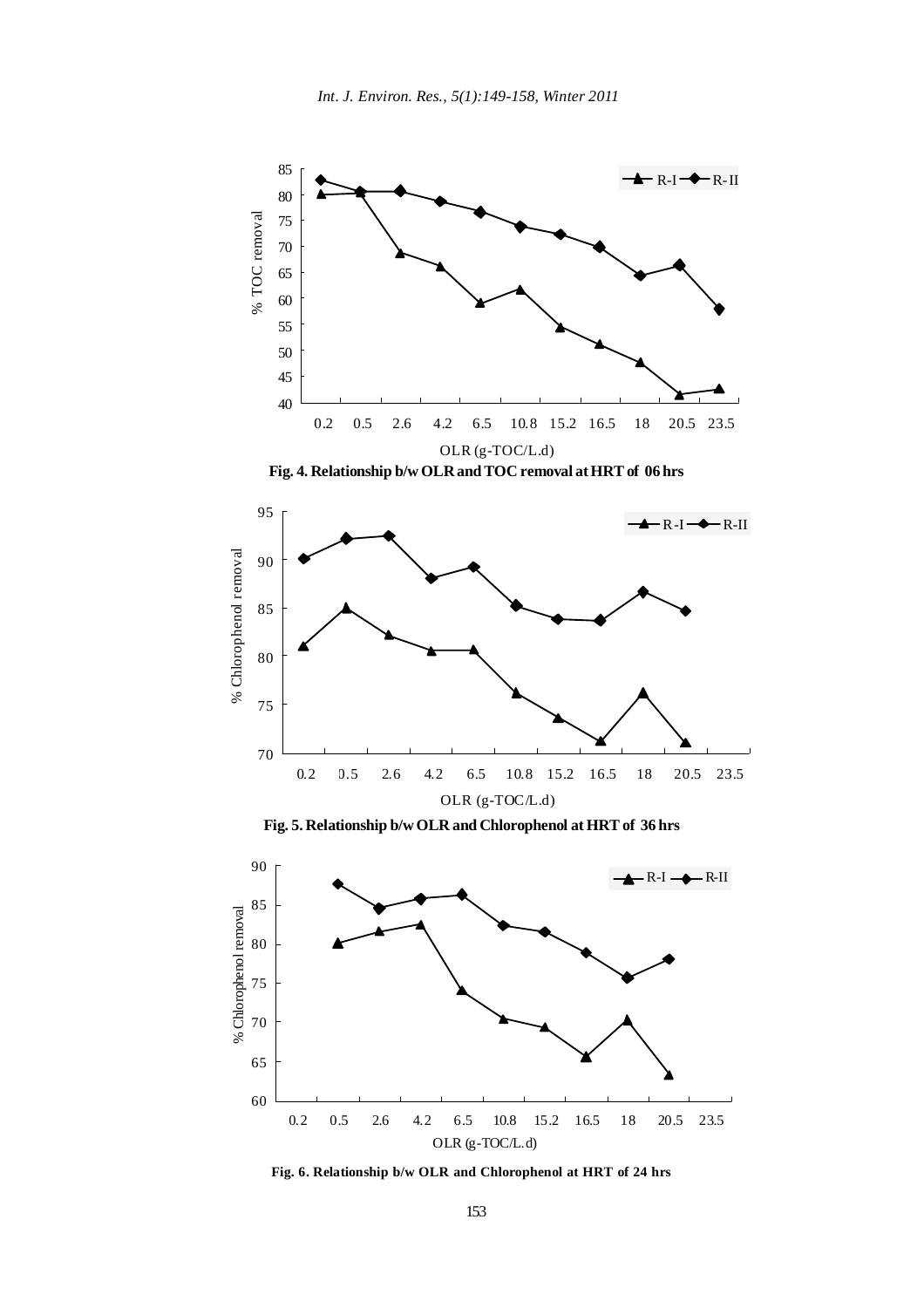*Arshad, A. et al.*



**Fig. 8. Reltionship b/w OLR and Chlorophenol at HRT of 06 hrs**

be increased up to  $15.2g$ -TOC/L-d at HRT  $\geq 12$  hours to achieve more than 80% chlorophenol removal under anaerobic conditions. Comparatively greater treatability achievement of R-II indicates that the presence of an activated carbon with the digested sludge is facilitating the treatability performance of the UASB reactor.

However, beyond these points of inflection at higher organic loading rate, the effect of HRT became increasingly prominent on the TOC and chlorophenol removal efficiencies in both the reactors. For instance, at an OLR of 18g-TOC/L-d, varying HRT from 36 to 6 hour the decrease in TOC and chlorophenol removal efficiencies for reactor R-I was observed from 78% to 47% and 76% to 44%, respectively. Whereas, in the reactor R-II, with an OLR 18g-TOC/L-d, varying HRT from 36 to 6 hour the decrease in TOC and chlorophenol removal efficiency was observed from 83% to 64% and 86% to 67%, respectively. Similarly, in these ranges, varying OLR for a given HRT had a major effect on TOC and chlorophenol elimination efficiency in both the reactors. But the treatability performance of R-II observed was comparatively more than that of R-I.

As of the field viewpoint, even if the reactor is to be designed to function at greater than 80-85% TOC and chlorophenol removal efficiencies the allowable OLR should be maintained less than 2.6g-TOC/L-d for R-I and  $10.8g$ -TOC/L-d for R-II at HRT  $\geq 12$  hours. Thus, HRT will have to be related in combination with TOC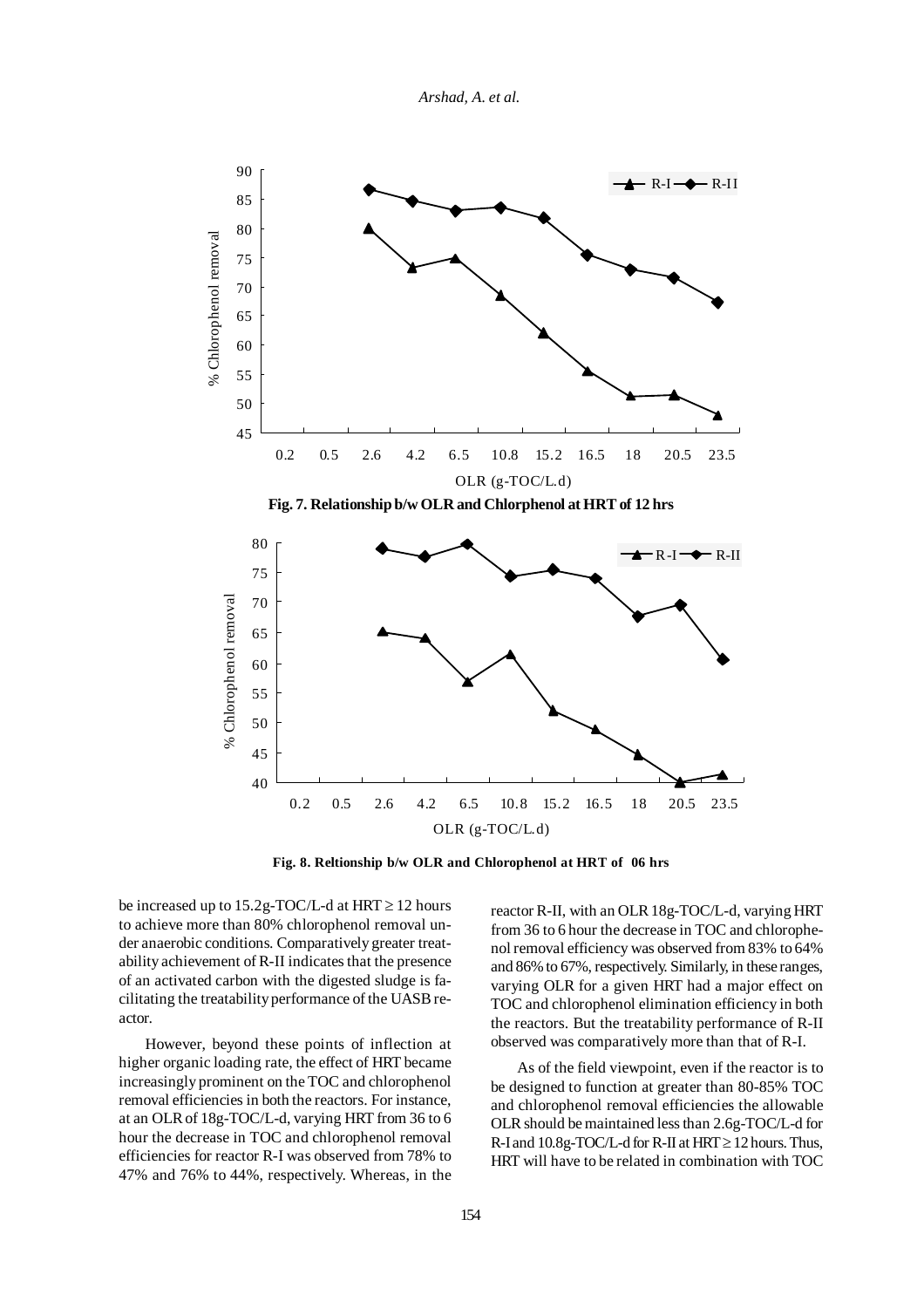and chlorophenol concentration to stay in the range. Fig. 1. and 2. provide useful guidelines for selecting an appropriate HRT and OLR for the design of UASB reactor, with or without using an activated carbon along with the digested sludge.

The fallout of this study shows that allowable OLR to get 80% TOC and chlorophenol elimination efficiencies for methanolic waste containing chlorophenol is about 2.6g/TOC/L-d and 10.8g-TOC/L-d for reactor R-I and R-II, respectively. These values are theoretically equal to 7.04g-COD/L-d and 29.27g-COD/L-d, respectively.

Comparison of this study with the similar work on same type of wastes, conducted (Fitzsimons 1990, Bhatti 1995, Scholz 1995, Daifullah 1998, Rajakumar and Meenambal 2008) indicates that using a source of an easily biodegradable substance, like methanol, the chlorophenol could be easily treated in a UASB reactor. Although the presence of chlorophenol in methanol can affect the treatability performance of the UASB reactor to a certain extent but by adding an activated carbon, its treatability performance could be improved even for more toxic wastes like chlorophenol. Thus this study suggests that the technique of using an activated carbon with an easily biodegradable substance in a UASB reactor is a feasible and effective approach for the treatment of chlorophenol.

Fig. 9. illustrates the relationship between the biogas production and influent of TOC concentration. This data were collected during phase-I of the study at TOC removal efficiencies of greater than 80% at various different HRT.

Since, the lower detention time promotes the washout of sludge from the reactor, therefore by decreasing the HRT from 30hrs to 6.0hrs, there was a significant decrease in the biogas production in both the reactors. In reactor R-I the decrease observed was from  $0.29L/g\text{-}COD_{\text{removed}}$  to  $0.09L/g\text{-}COD_{\text{removed}}$ , whereas in reactor R-II it was from  $0.23L/g\text{-}COD_\text{removed}$  to  $0.07L/g\text{-}$ COD<sub>removed</sub>.

Although the use of an activated carbon as in R-II facilitates the system treatability but the gas production remain lower than R-I throughout the study period. This might be due to the reason that the organic acids formed during the process get adsorbed on the activated carbon, thus decreasing the biogas production. The average gas production in reactor R-I and in reactor R-II was  $0.28L/g$ -COD<sub>removed</sub> and  $0.17L/$ g-COD<sub>removed</sub>, respectively. Both of these values are lower than the theoretical value of  $0.35L/g$ -COD<sub>removed</sub> that might be due to the reason of low mixing between the biomass and the substrate, especially in reactor R-II the mixing could not be done properly due to the presence of much denser sludge particles. Moreover, the presence of recalcitrant material in such wastes also effects the biogas production. The biogas collected from both the reactors throughout this study was composed of 60-62% methane and the rest was carbon dioxide.

To check the shock absorption of both the reactors for the influent chlorophenol concentration, the concentration of chlorophenol in the influent feed to both the reactors was increased step-wise from 13mg/ L to 47mg/L, at a constant OLR of 6.50g-TOC/L-d and



**Fig. 9. Relationship b/w HRT and Gas Production**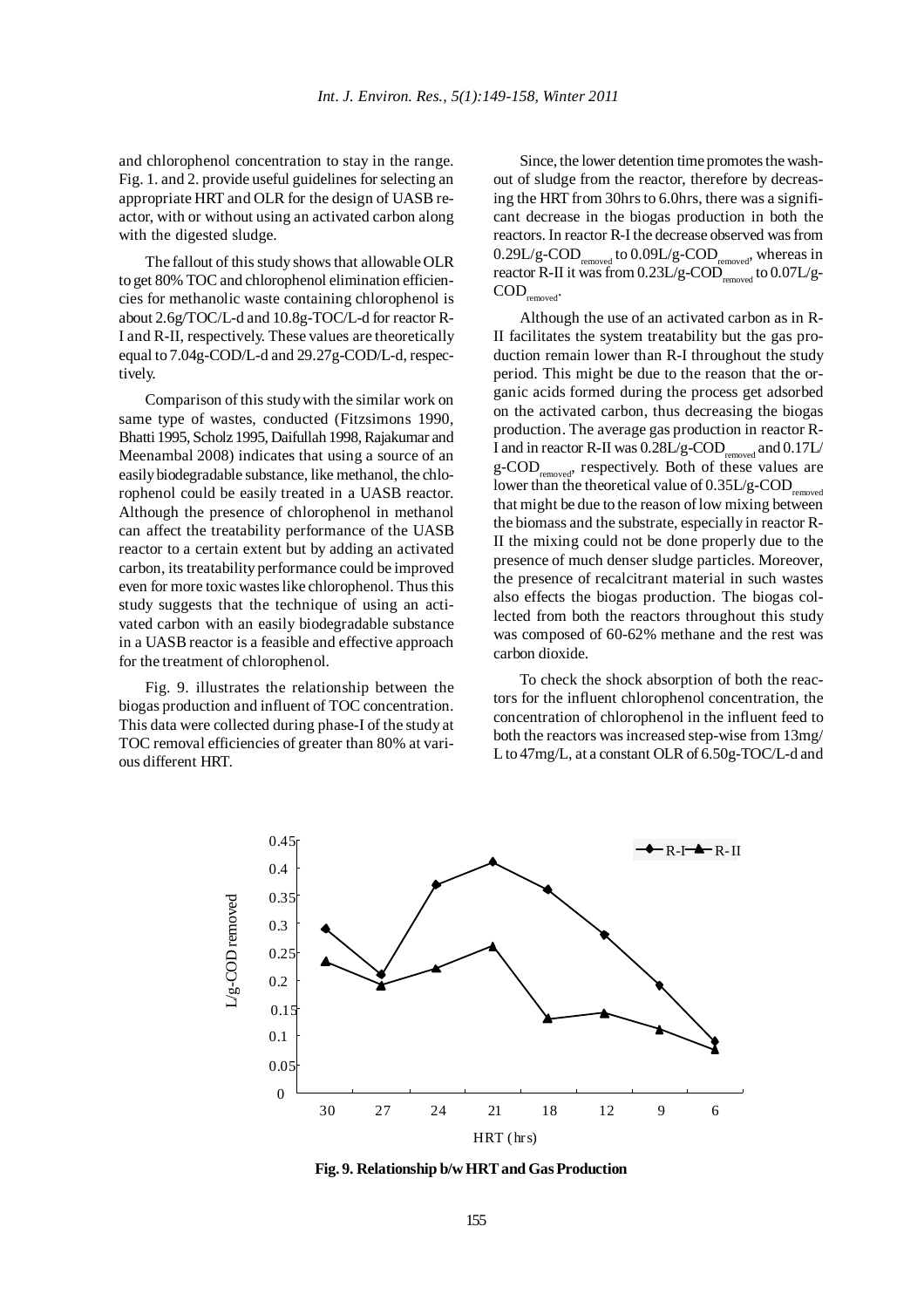constant HRT of 18-20hrs. As shown in the Fig. 10. by increasing the concentration of chlorophenol in the influent to the reactors R-I and R-II, their treatability performance gradually decreased. At constant OLR and constant HRT the TOC removal efficiencies were decreased from 89% to 55% and from 95% to 71% in reactor R-I and R-II, respectively. Comparatively the reactor R-II gives better results in terms of treatability. In order to obtained more than 80% TOC removal efficiency from the UASB reactor, the influent chlorophenol concentration observed was 21mg/L and 29 mg/L, for reactor R-I and reactor R-II, respectively. The results obtained indicate that the reactor R-II can absorb comparatively more shocks of high concentration of influent chlorophenol than the reactor R-I operating at same conditions. It might be because of the reason that the reactor R-II not only treats the wastes by the process of biodegradation but it also facilitates the adsorption of chlorophenol on activated carbon used within the UASB reactor.

It was early reported that the effluent concentration of VFAs decreases with the increase in the treatability performance of the UASB reactor (Mahadevaswamy, 2004), the same phenomenon is also



**Fig. 10. Impacts of chlorophenols on the treatability performance of R-I and R-II**



**Fig. 11. Concentration of VFAs during the study period**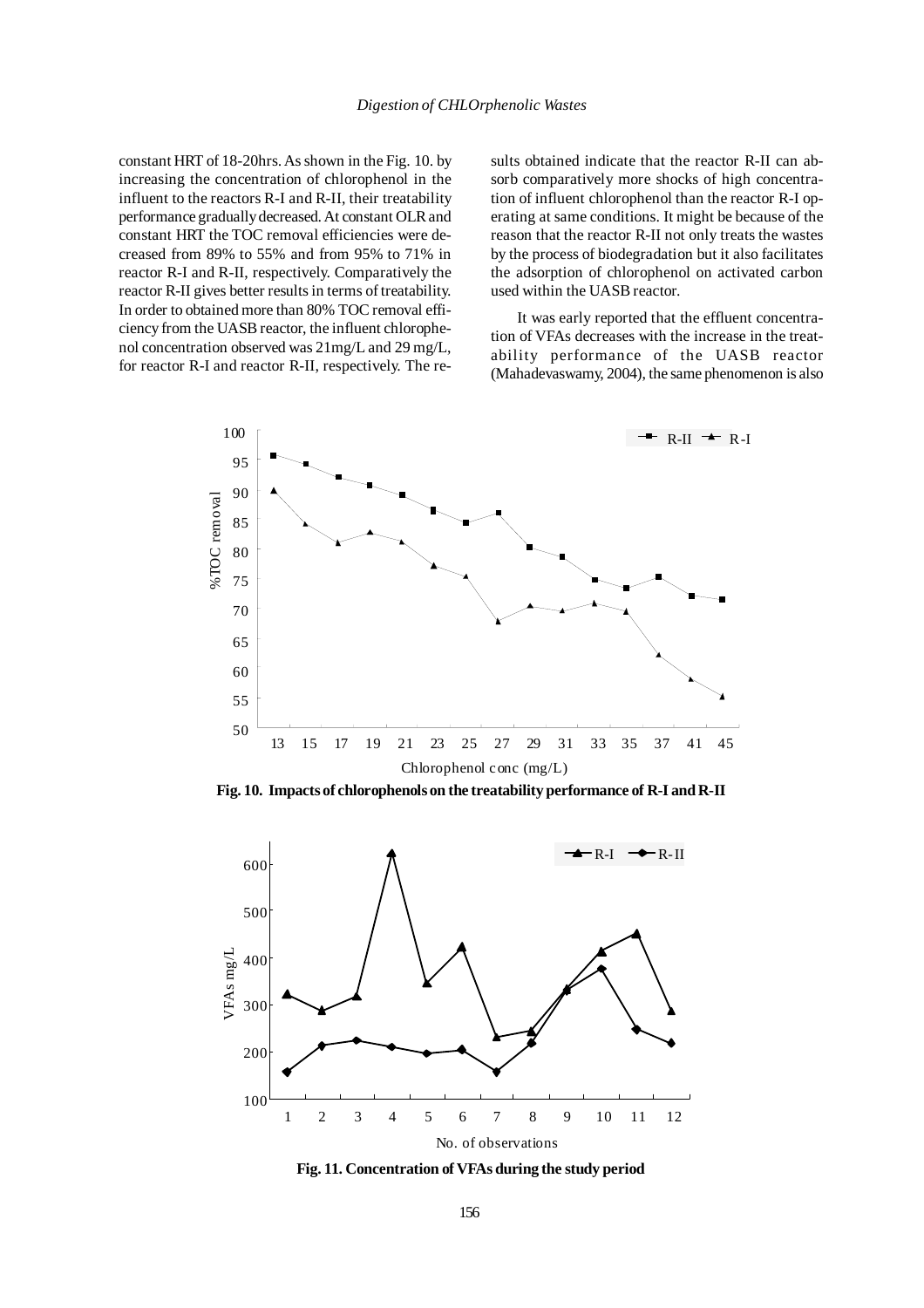observed in this study. But the reactor R-I comparatively gives more effluent VFAs than the reactor R-II for same level of operating conditions as shown in the Fig. 11.

The overall inhibitory effect of the VFAs is related to the pH establishment by prevailing the buffering system (Andrews 1969, Pohland 1969), and the unbalance anaerobic treatment operations generally is indicated by the increase in the effluent concentration of VFAs, therefore, it is very essential to keep the concentration of VFAs at optimum by maintaining a balance operating conditions. As in the present study the average pH maintained was neutral, therefore the overall effluent VFAs concentration observed was at the optimum. During the study period the effluent VFAs concentration remained below 600mg/L for both the reactors. The average effluent concentration observed was 357mg/L and 230mg/L for the reactor R-I and R-II, respectively. The results indicate that both the reactors were working at normal required condition for the anaerobic digestion.

## **CONCLUSION**

From the results of this study, the following conclusions can be drawn:

- 1.The presence of chlorophenol can affect the treatability performance of UASB reactor to a certain extent. Whereas, methanol can be used a source of an easily biodegradable substance to facilitate the treatment of chlorophenol using the UASB reactor.
- 2.The presence of an activated carbon in UASB reactor increases its treatability efficiency and facilitates it to absorb high shocks of the influent chlorophenol concentration. It also gives more polishing results in terms of effluent VFAs concentration.
- 3.Applicable volumetric loading rate to achieve 80-85% TOC and chlorophenol removal efficiency (at HRT ≥ 12hours) is 2.6g-TOC/L-day and 10.8g-TOC/Lday for reactor R-I and R-II, respectively.
- 4.In order to achieve more than 80% TOC removal efficiency from the UASB reactor working at an OLR of ≤ 6.5g-TOC/L-day and at a HRT of 18-20hours, the maximum influent chlorophenol concentration should remain below 21mg/L and 29mg/L for reactor R-I and R-II, respectively.
- 5.Gas production in reactor R-II is comparatively less due to low mixing facility. The gas conversion rate corresponding to 80-85% removal efficiencies is  $0.28L/g$ -COD<sub>removed</sub> and  $0.17L/g$ -COD<sub>removed</sub> for the reactor R-I and R-II, respectively. The gas produced in both the reactors was composed of 60- 62% methane.

Treatability of chlorophenol in a single-step UASB reactor in the presence of methanol, as an easily biodegradable substance, is a highly feasible technique at mesophilic temperature and neutral pH, and if an activated carbon is added to the system that will further enhances its treatability performance. But more advance studies are required to evaluate and investigate the exhaust and regeneration time of an activated carbon, when used during such processes. The biokinetic behavior of such reactors also needs further investigations.

# **ACKNOWLEDGEMENT**

The authors would like to offer their sincere thanks to DG-SCEE Dr Nasurallah Khan, Commandant MCE Dr Zahir Shah and Chief Instructor Dr Inthikhab Ahmed for providing a better environment and facilities for the studies conducted. Their encouragement in this regard is highly acknowledged.

#### **REFERENCES**

Ali, M. Sreekrishnan, and T.R. (2001). Anaerobic toxicity from pulp and paper mill effluents: A review. Adv. Environ. Res., **5,** 175-196.

Andrews, J.F. (1969). Dynamic model of Anaerobic Digestion Process. Journal of Sanitary Engineering Division, ASCE, **95,** 95-116.

AWWA and WEF. (1995). Standard Methods for the examination of water and wastewater. (Washington DC: APHA Publication).

Bajpai. (2000). Microbial degradation of pollutants in pulp mill effluent. Adv. Appl. Microbiol, **48,** 9-134.

Bhatti, Z.I. (1995) Studies on the biological treatment of methanolic waste in UASB reactor. Dissertation, Osaka University, Japan.

Bhatti, Z.I. Furukawa, K. Fujita, M. (1996). Feasibility of methanolic wastes treatment in UASB rectors. Water Research, **30,** 2559-2568.

Bryant, (1979), Microbial methane production – theoretical aspects, J. Animal Sci., **48,** 193-201.

Buhr, H.O., J.F.Andrews. (1977). The thermophillic anaerobic digestion process. Water Research, **11,** 129-143.

Chernicharo A. (2001, September). An innovation conversion of full scale extended aeration activated sludge plant by UASB reactor as a first step treatment: case study of Botucatu city, Brazil. (In: Proceedings of ninth world congress on Anaerobic Digestion/Anaerobic conversion for sustainability, Antwerpen, Belgium).

Daifullah, A.A.M., Girgis, B.S. (1998). Removal of some substituted phenol by activated carbon obtained from agricultural waste. Water Res., vol. 32, No. 4, pp. 1169-1177. Driessen, W.J.B.M., Tielbaard, M.H., Vereijken, T.L.F.M. (1994). Experiences on anaerobic treatment of distillery effluent with the UASB process. Water Science Technology, pp. 30-12.